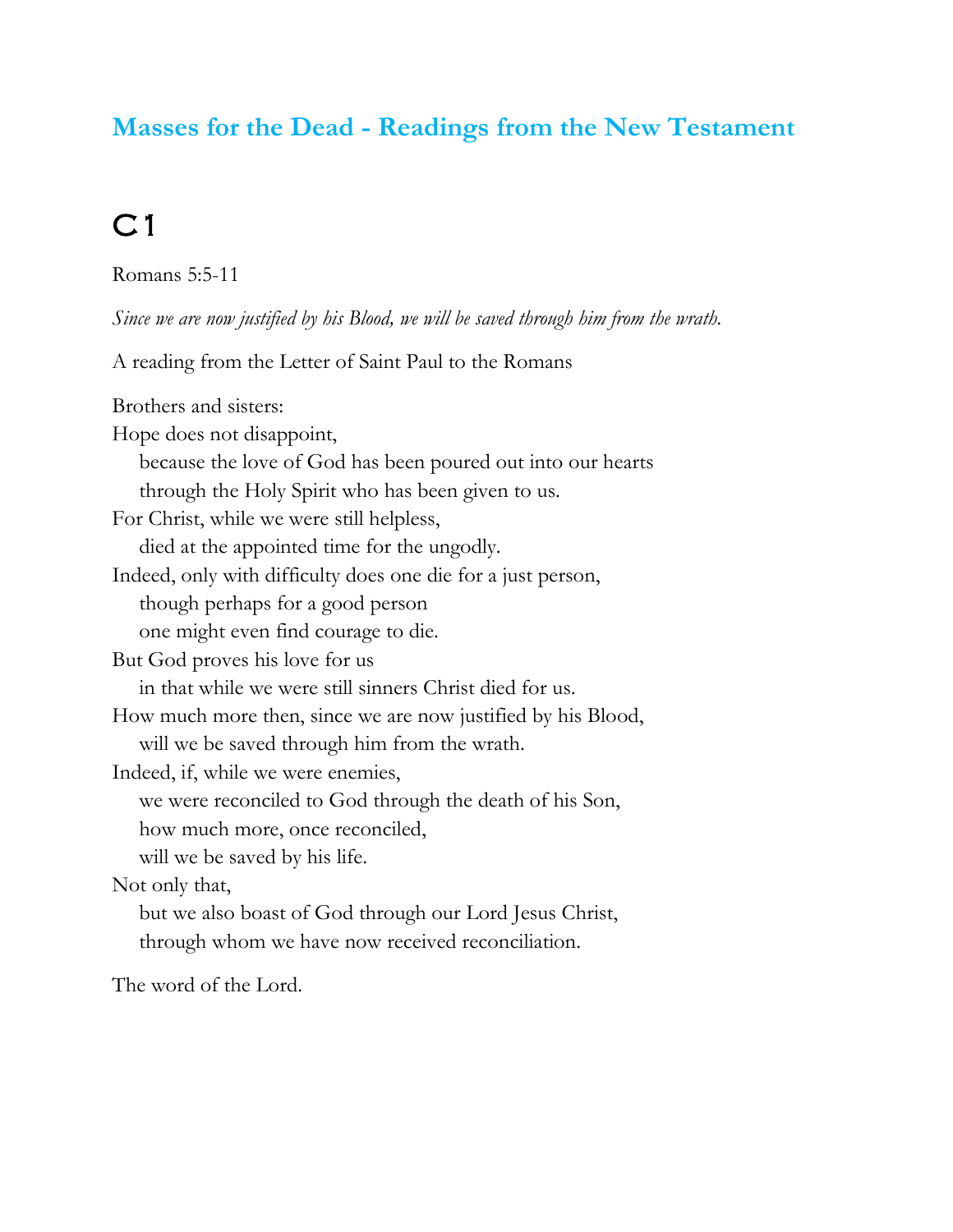Romans 5:17-21

*Where sin increased, grace overflowed all the more.*

A reading from the Letter of Saint Paul to the Romans

Brothers and sisters:

If, by the transgression of the one, death came to reign through that one, how much more will those who receive the abundance of grace and of the gift of justification come to reign in life through the one Jesus Christ. In conclusion, just as through one transgression condemnation came upon all, so, through one righteous act, acquittal and life came to all. For just as through the disobedience of the one man the many were made sinners, so through the obedience of the one the many will be made righteous. The law entered in so that transgression might increase but, where sin increased, grace overflowed all the more, so that, as sin reigned in death, grace also might reign through justification for eternal life through Jesus Christ our Lord.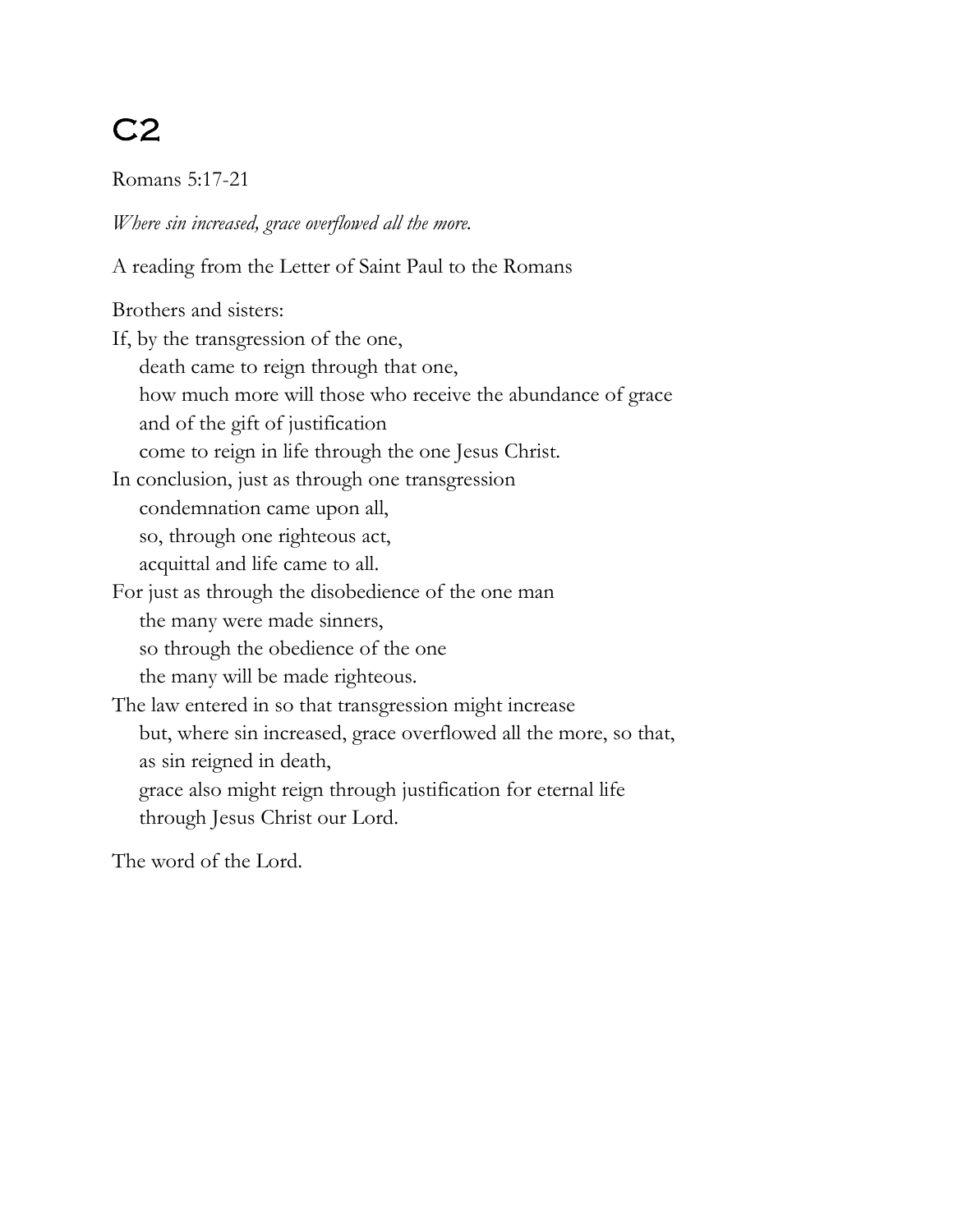Romans 6:3-9 (short form, 6:3-4, 8-9)

*We too might live in newness of life.*

• Omit the words in bolded brackets [] for the short form of this reading.

A reading from the Letter of Saint Paul to the Romans

Brothers and sisters: Are you unaware that we who were baptized into Christ Jesus were baptized into his death? We were indeed buried with him through baptism into death, so that, just as Christ was raised from the dead by the glory of the Father, we too might live in newness of life. [For if we have grown into union with him through a death like his, we shall also be united with him in the resurrection. We know that our old self was crucified with him, so that our sinful body might be done away with, that we might no longer be in slavery to sin. For a dead person has been absolved from sin.] If, then, we have died with Christ, we believe that we shall also live with him. We know that Christ, raised from the dead, dies no more;

death no longer has power over him.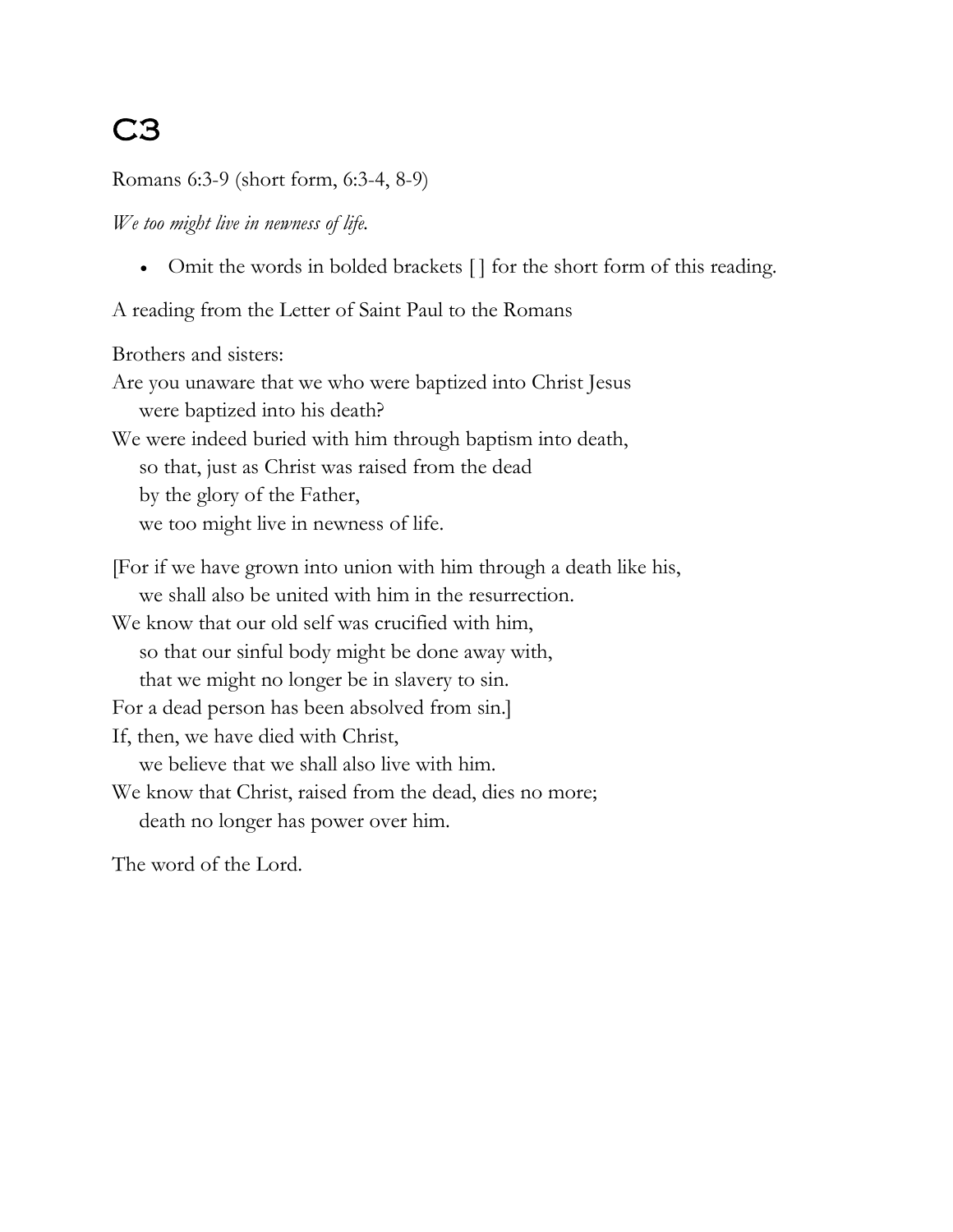#### $C<sub>4</sub>$

Romans 8:14-23

*We also groan within ourselves as we wait for adoption, the redemption of our bodies.*

A reading from the Letter of Saint Paul to the Romans

Brothers and sisters: Those who are led by the Spirit of God are sons of God. For you did not receive a spirit of slavery to fall back into fear, but you received a spirit of adoption, through which we cry, Abba, "Father!" The Spirit itself bears witness with our spirit that we are children of God, and if children, then heirs, heirs of God and joint heirs with Christ, if only we suffer with him so that we may also be glorified with him. I consider that the sufferings of this present time are as nothing compared with the glory to be revealed for us. For creation awaits with eager expectation the revelation of the children of God; for creation was made subject to futility, not of its own accord but because of the one who subjected it, in hope that creation itself would be set free from slavery to corruption and share in the glorious freedom of the children of God. We know that all creation is groaning in labor pains even until now; and not only that, but we ourselves, who have the first fruits of the Spirit, we also groan within ourselves as we wait for adoption, the redemption of our bodies.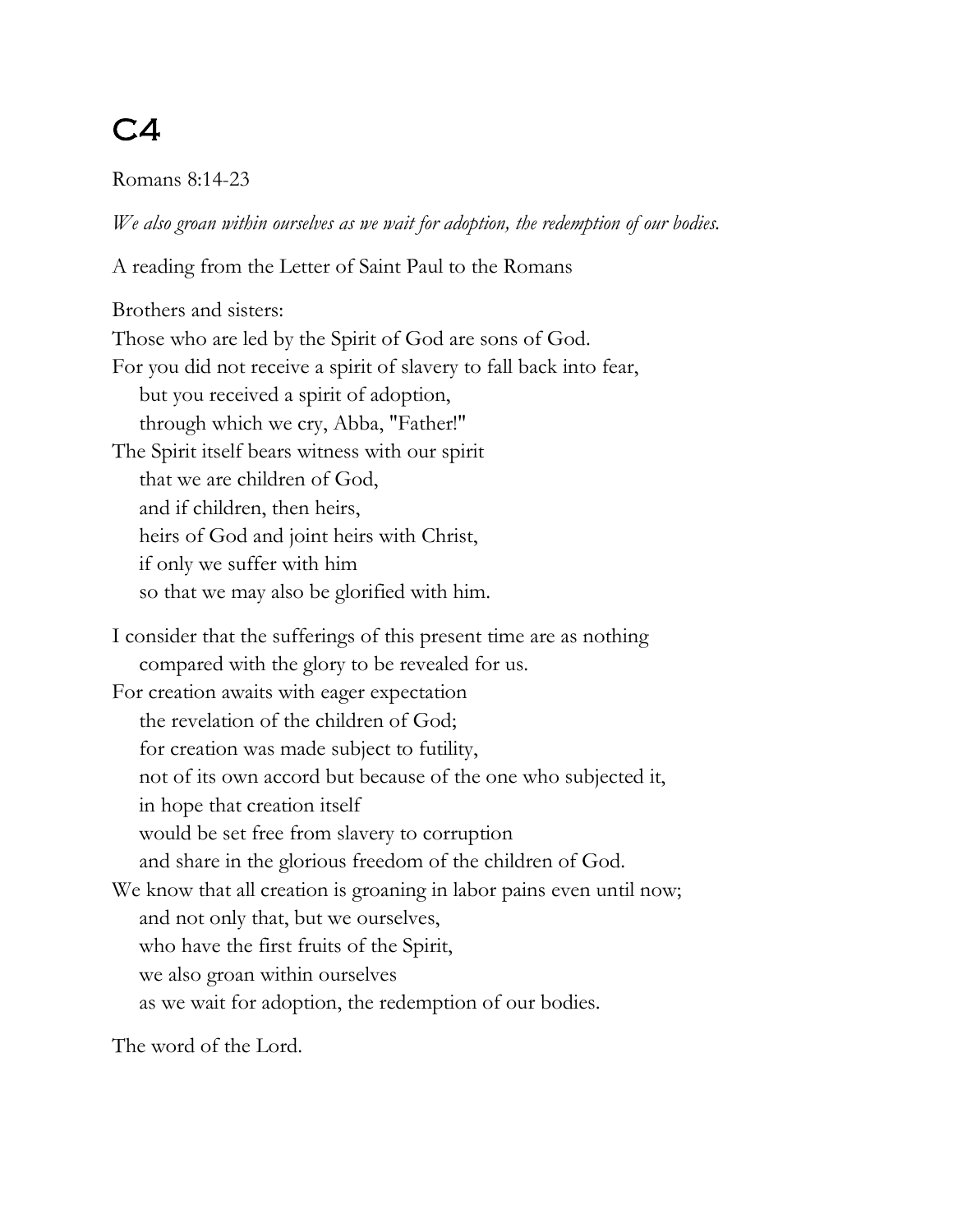Romans 8:31b-35, 37-39

#### *What will separate us from the love of Christ?*

A reading from the Letter of Saint Paul to the Romans

Brothers and sisters: If God is for us, who can be against us? He did not spare his own Son but handed him over for us all, will he not also give us everything else along with him? Who will bring a charge against God's chosen ones? It is God who acquits us. Who will condemn? It is Christ Jesus who died, rather, was raised, who also is at the right hand of God, who indeed intercedes for us. What will separate us from the love of Christ? Will anguish, or distress or persecution, or famine, or nakedness, or peril, or the sword? No, in all these things, we conquer overwhelmingly through him who loved us. For I am convinced that neither death, nor life, nor angels, nor principalities, nor present things, nor future things, nor powers, nor height, nor depth, nor any other creature will be able to separate us from the love of God in Christ Jesus our Lord.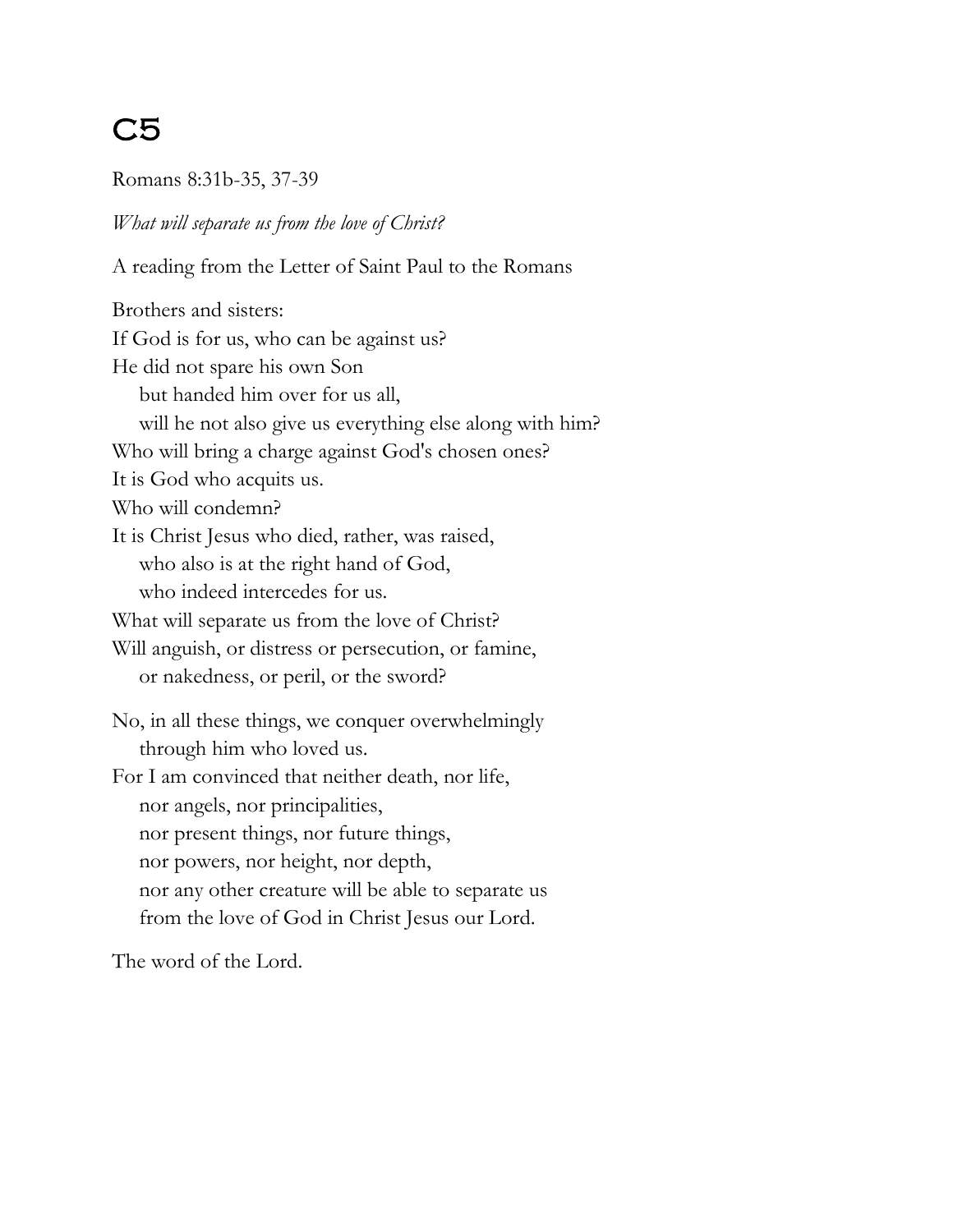Romans 14:7-9, 10c-12

*Whether we live or die, we are the Lord's.*

A reading from the Letter of Saint Paul to the Romans

Brothers and sisters: No one lives for oneself, and no one dies for oneself. For if we live, we live for the Lord, and if we die, we die for the Lord; so then, whether we live or die, we are the Lord's. For this is why Christ died and came to life, that he might be Lord of both the dead and the living. Why then do you judge your brother? Or you, why do you look down on your brother? For we shall all stand before the judgment seat of God; for it is written:

 *As I live, says the Lord, every knee shall bend before me, and every tongue shall give praise to God.*

So then each of us shall give an accounting of himself to God.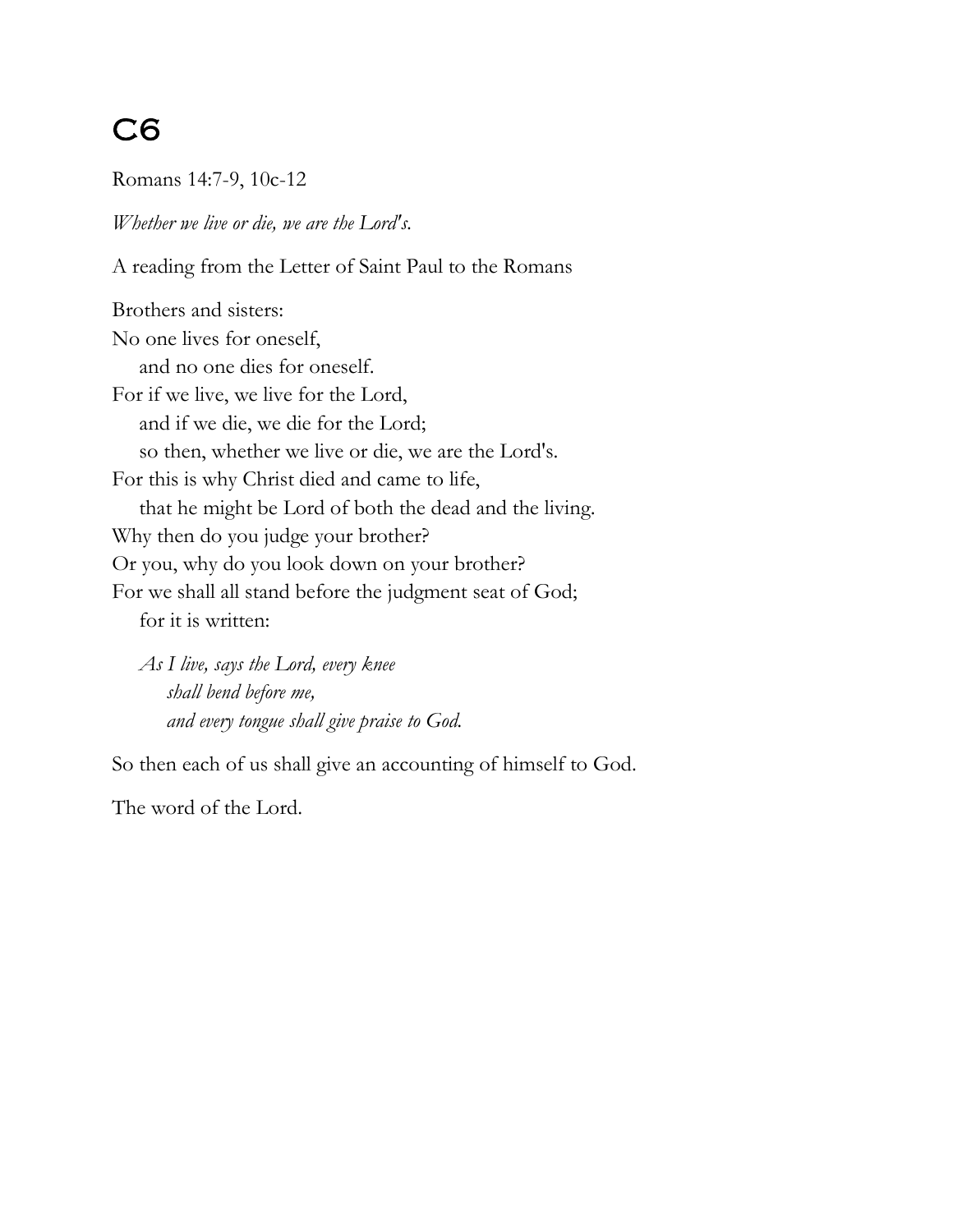1 Corinthians 15:20-28 (short form, 15:20-23)

*So too in Christ shall all be brought to life.*

• Omit the words in bolded brackets [] for the short form of this reading.

A reading from the first Letter of Saint Paul to the Corinthians

Brothers and sisters: Christ has been raised from the dead, the first fruits of those who have fallen asleep. For since death came through a man, the resurrection of the dead came also through man. For just as in Adam all die, so too in Christ shall all be brought to life, but each one in proper order: Christ the first fruits; then, at his coming, those who belong to Christ; [then comes the end, when he hands over the Kingdom to his God and Father. For he must reign until he has put all his enemies under his feet. The last enemy to be destroyed is death, for "he subjected everything under his feet." But when it says that everything has been subjected, it is clear that it excludes the one who subjected everything to him. When everything is subjected to him, then the Son himself will also be subjected to the one who subjected everything to him, so that God may be all in all.]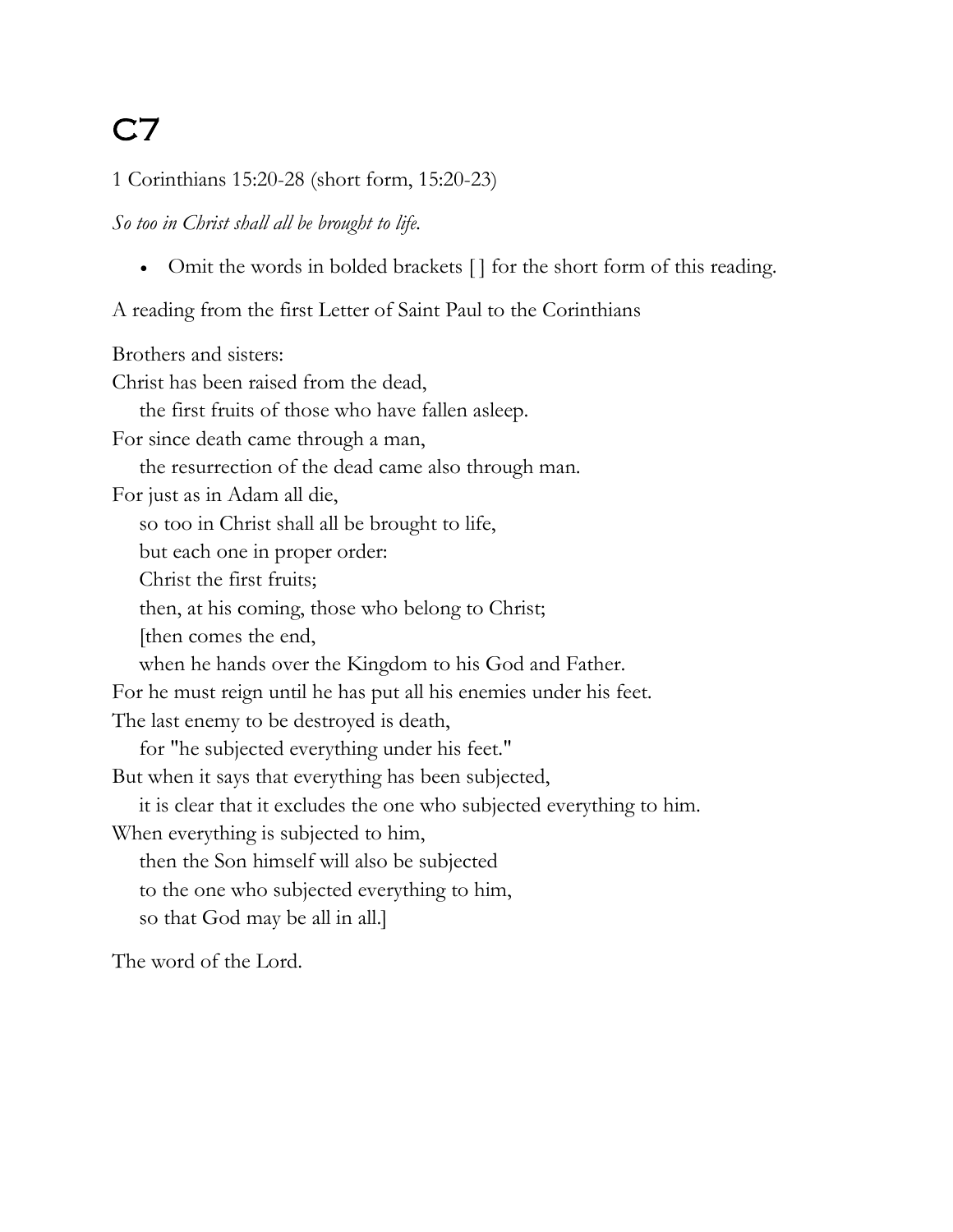1 Corinthians 15:51-57

*Death is swallowed up in victory.*

A reading from the first Letter of Saint Paul to the Corinthians

Brothers and sisters: Behold, I tell you a mystery. We shall not all fall asleep, but we will all be changed, in an instant, in the blink of an eye, at the last trumpet. For the trumpet will sound, the dead will be raised incorruptible, and we shall be changed. For that which is corruptible must clothe itself with incorruptibility, and that which is mortal must clothe itself with immortality. And when this which is corruptible clothes itself with incorruptibility and this which is mortal clothes itself with immortality, then the word that is written shall come about:

 *Death is swallowed up in victory. Where, O death, is your victory? Where, O death, is your sting?*

The sting of death is sin, and the power of sin is the law. But thanks be to God who gives us the victory through our Lord Jesus Christ.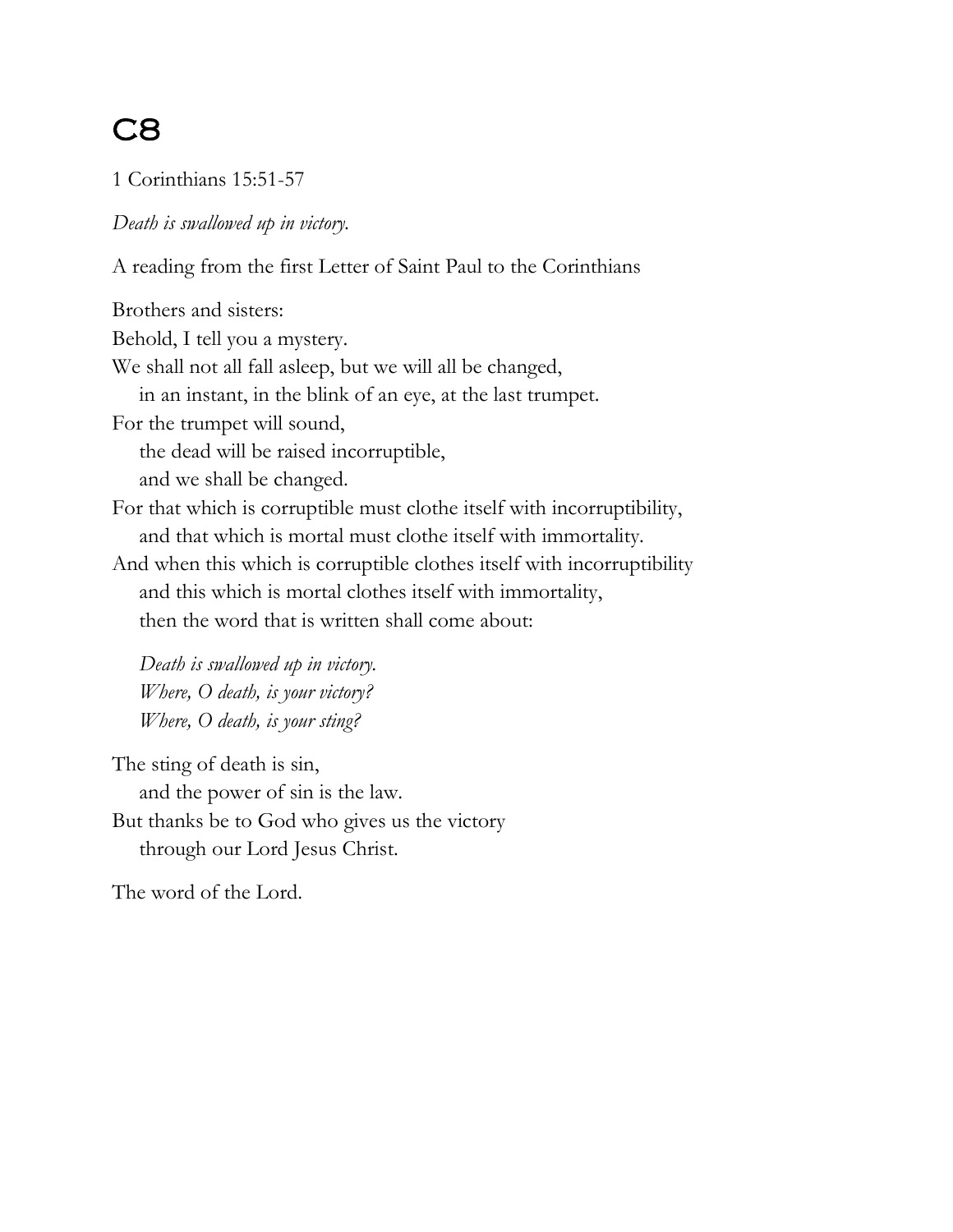#### 2 Corinthians 4:14—5:1

*What is seen is transitory, but what is unseen is eternal.*

A reading from the second Letter of Saint Paul to the Corinthians

Brothers and sisters: Knowing that the One who raised the Lord Jesus will raise us also with Jesus and place us with you in his presence. Everything indeed is for you, so that the grace bestowed in abundance on more and more people may cause the thanksgiving to overflow for the glory of God. Therefore, we are not discouraged; rather, although our outer self is wasting away, our inner self is being renewed day by day. For this momentary light affliction is producing for us an eternal weight of glory beyond all comparison, as we look not to what is seen but to what is unseen; for what is seen is transitory, but what is unseen is eternal. For we know that if our earthly dwelling, a tent, should be destroyed, we have a building from God, a dwelling not made with hands, eternal in heaven.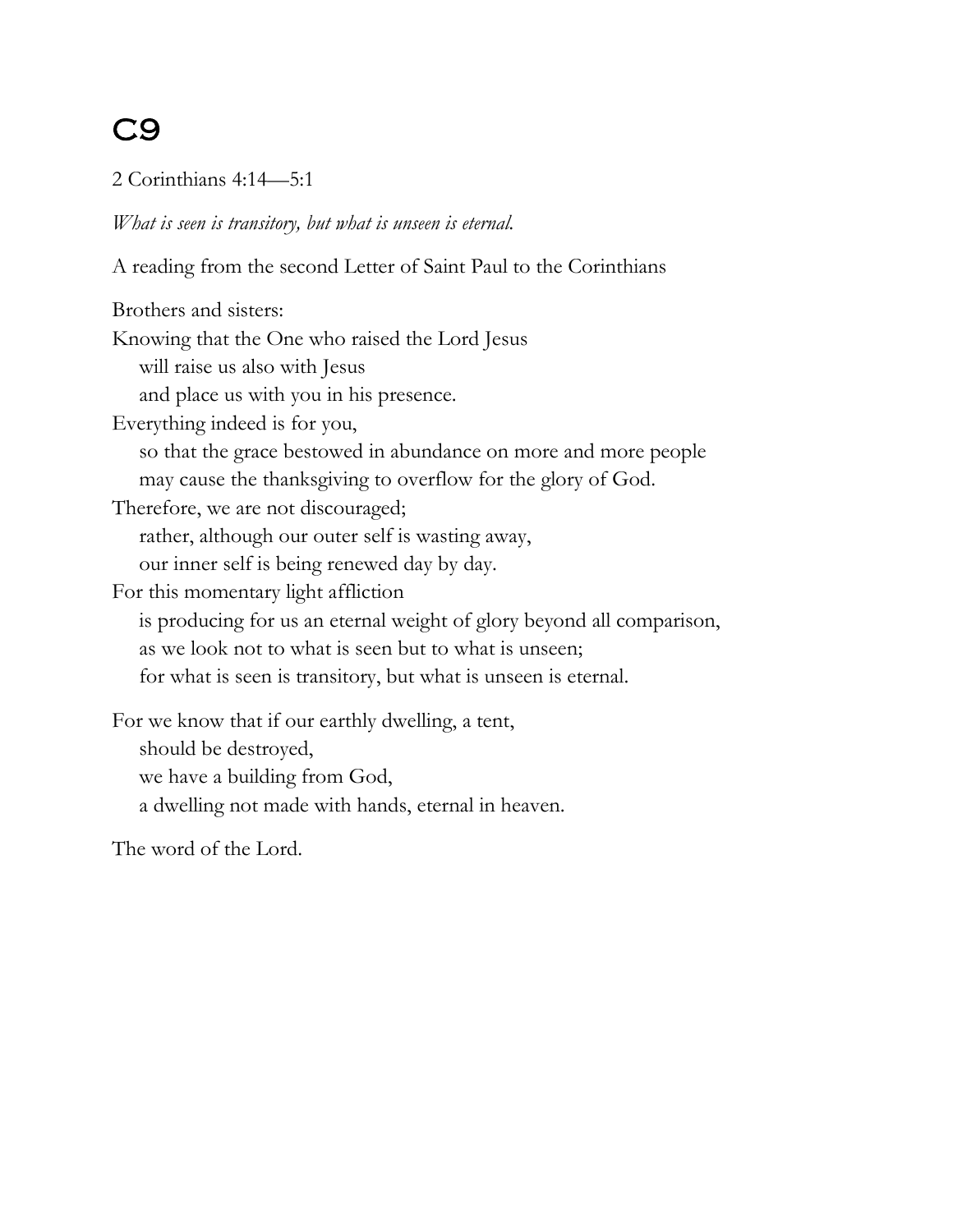2 Corinthians 5:1, 6-10

*We have a building from God, eternal in heaven.*

A reading from the second Letter of Saint Paul to the Corinthians

Brothers and sisters:

We know that if our earthly dwelling, a tent,

should be destroyed,

we have a building from God,

a dwelling not made with hands,

eternal in heaven.

We are always courageous,

although we know that while we are at home in the body

we are away from the Lord,

for we walk by faith, not by sight.

Yet we are courageous,

and we would rather leave the body and go home to the Lord.

Therefore, we aspire to please him,

whether we are at home or away.

For we must all appear before the judgment seat of Christ,

so that each may receive recompense,

according to what he did in the body, whether good or evil.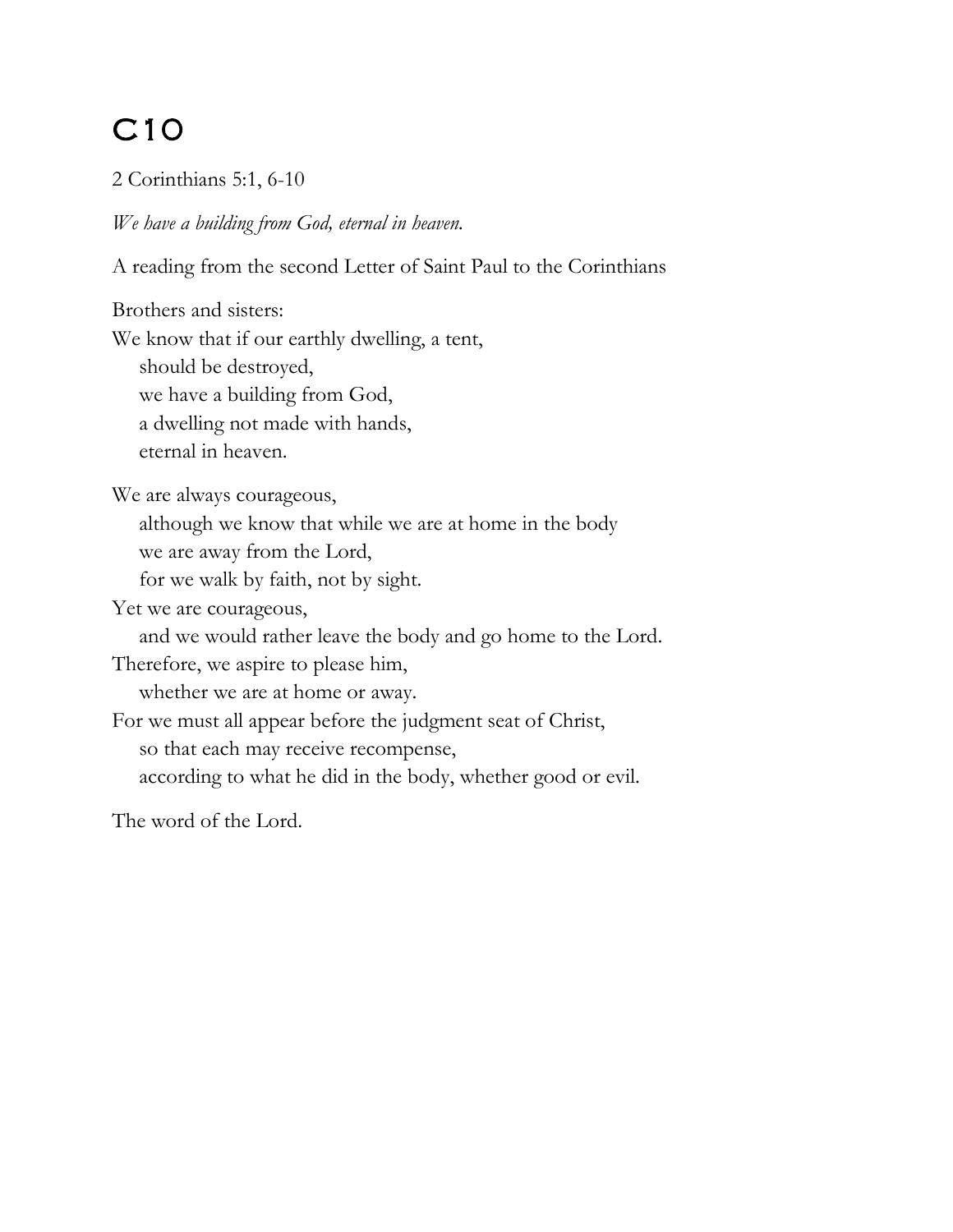Philippians 3:20-21

*He will change our lowly bodies to conform to his glory.*

A reading from the Letter of Saint Paul to the Philippians

Brothers and sisters: Our citizenship is in heaven, and from it we also await a savior, the Lord Jesus Christ. He will change our lowly body to conform with his glorified Body by the power that enables him also to bring all things into subjection to himself.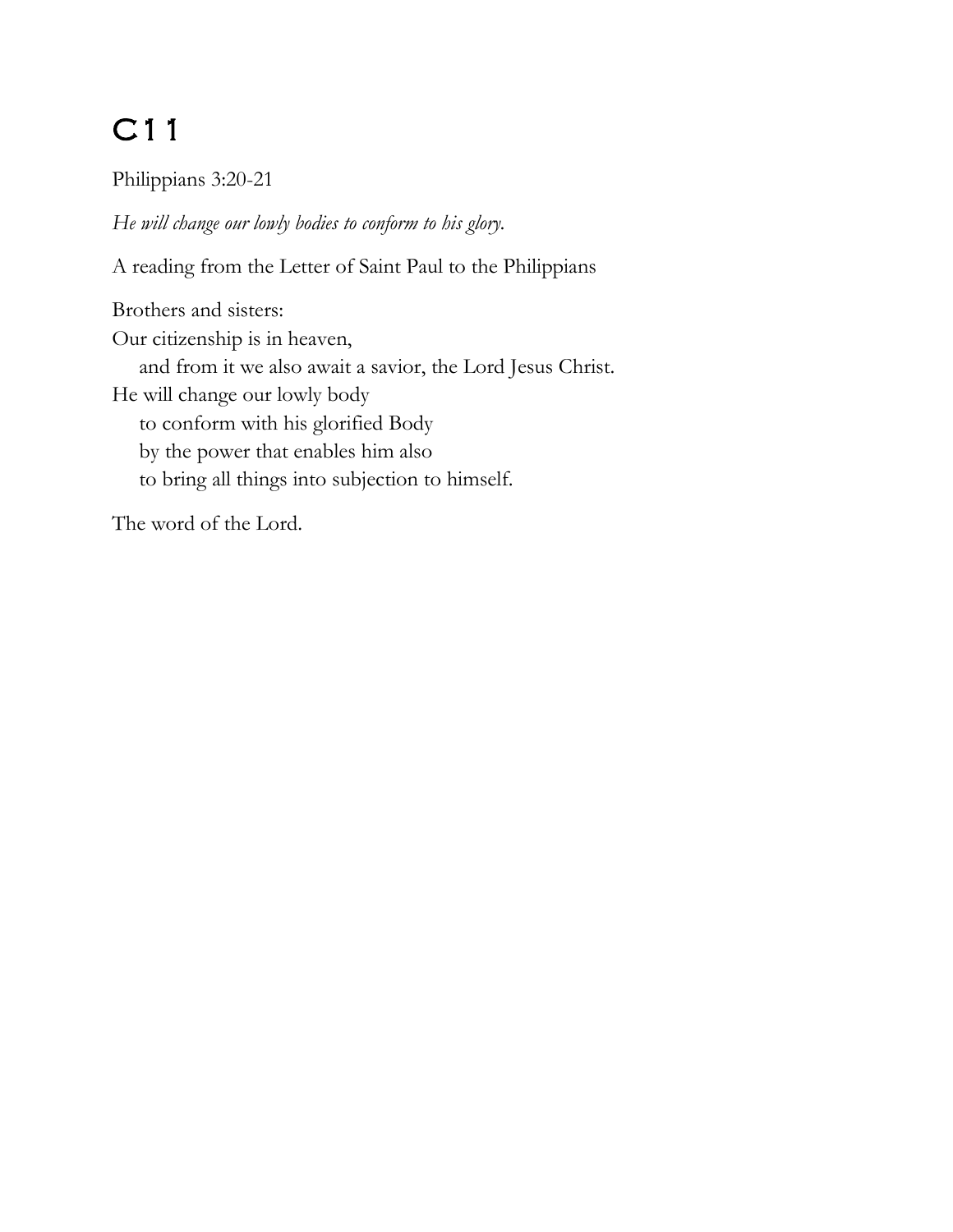1 Thessalonians 4:13-18

#### *Thus we shall always be with the Lord.*

A reading from the first Letter of Saint Paul to the Thessalonians

We do not want you to be unaware, brothers and sisters, about those who have fallen asleep, so that you may not grieve like the rest, who have no hope. For if we believe that Jesus died and rose, so too will God, through Jesus, bring with him those who have fallen asleep. Indeed, we tell you this, on the word of the Lord, that we who are alive, who are left until the coming of the Lord, will surely not precede those who have fallen asleep. For the Lord himself, with a word of command, with the voice of an archangel and with the trumpet of God, will come down from heaven, and the dead in Christ will rise first. Then we who are alive, who are left, will be caught up together with them in the clouds to meet the Lord in the air. Thus we shall always be with the Lord. Therefore, console one another with these words.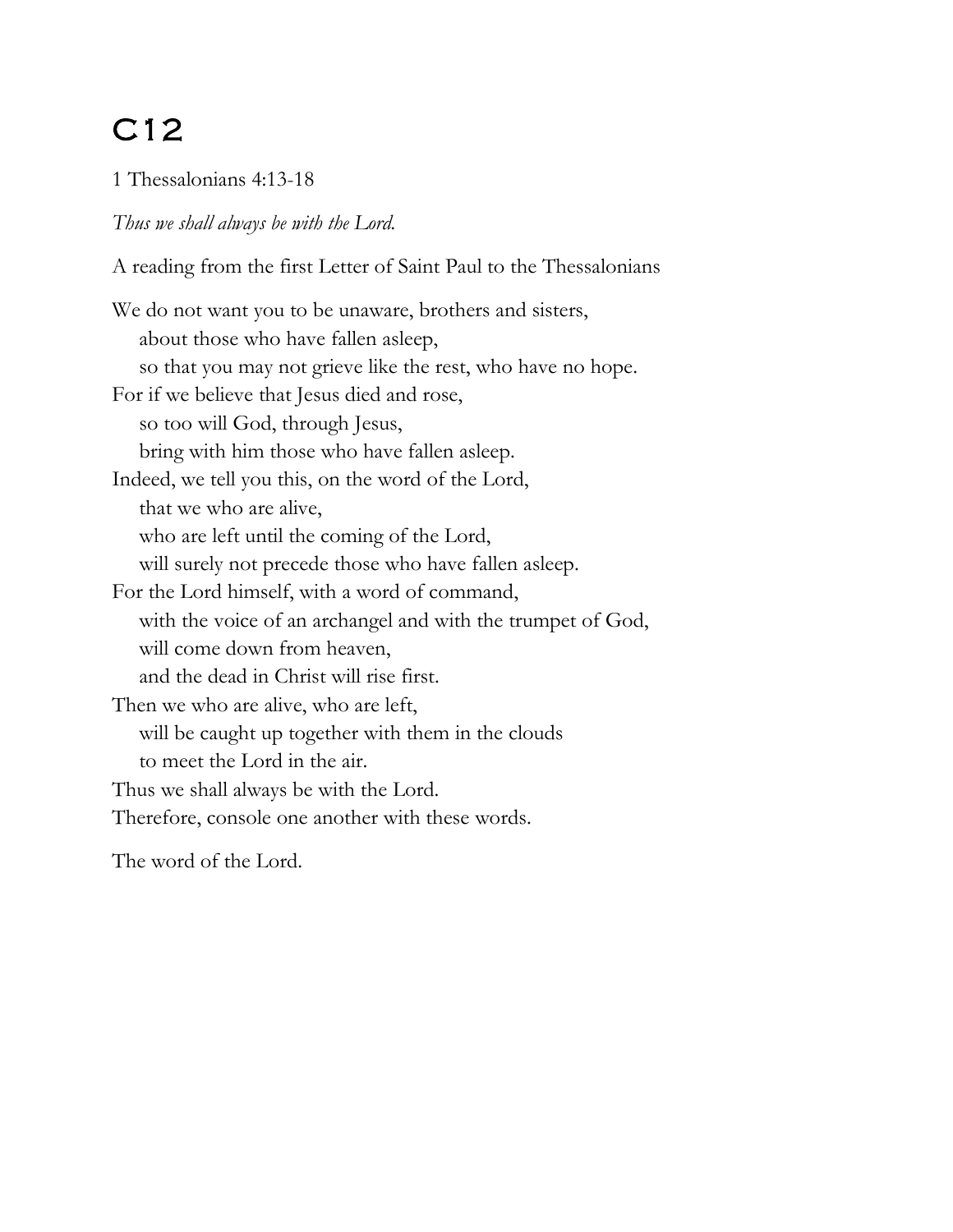2 Timothy 2:8-13

*If we have died with him we shall also live with him.*

A reading from the second Letter of Saint Paul to Timothy

Beloved:

Remember Jesus Christ, raised from the dead, a descendant of David: such is my Gospel, for which I am suffering, even to the point of chains, like a criminal. But the word of God is not chained. Therefore, I bear with everything for the sake of those who are chosen, so that they too may obtain the salvation that is in Christ Jesus, together with eternal glory. This saying is trustworthy: If we have died with him we shall also live with him; if we persevere we shall also reign with him. But if we deny him he will deny us. If we are unfaithful he remains faithful, for he cannot deny himself.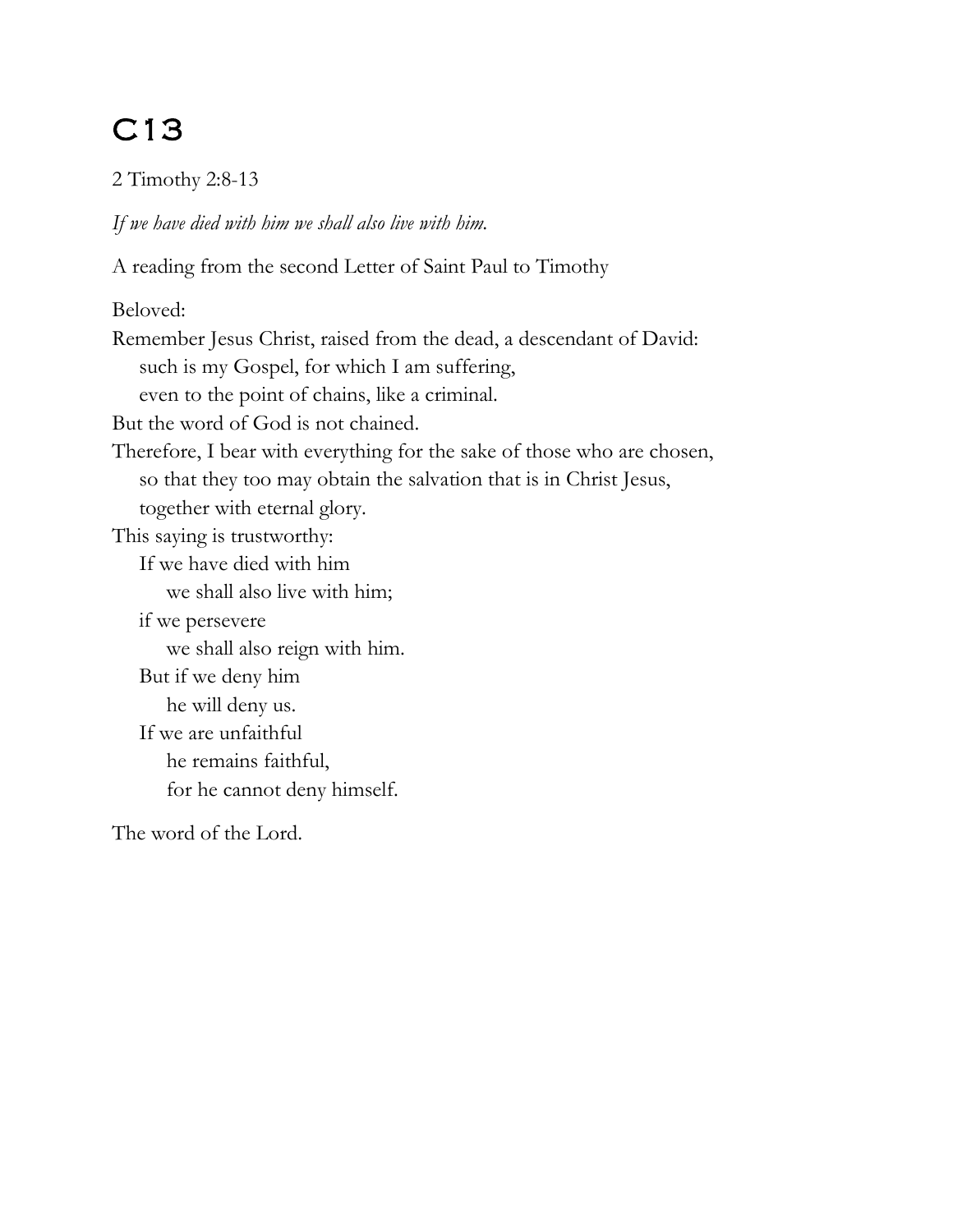1 John 3:1-2

*We shall see him as he is.*

A reading from the first Letter of Saint John Beloved: See what love the Father has bestowed on us that we may be called the children of God. Yet so we are. The reason the world does not know us is that it did not know him. Beloved, we are God's children now; what we shall be has not yet been revealed. We do know that when it is revealed we shall be like him, for we shall see him as he is. The word of the Lord.